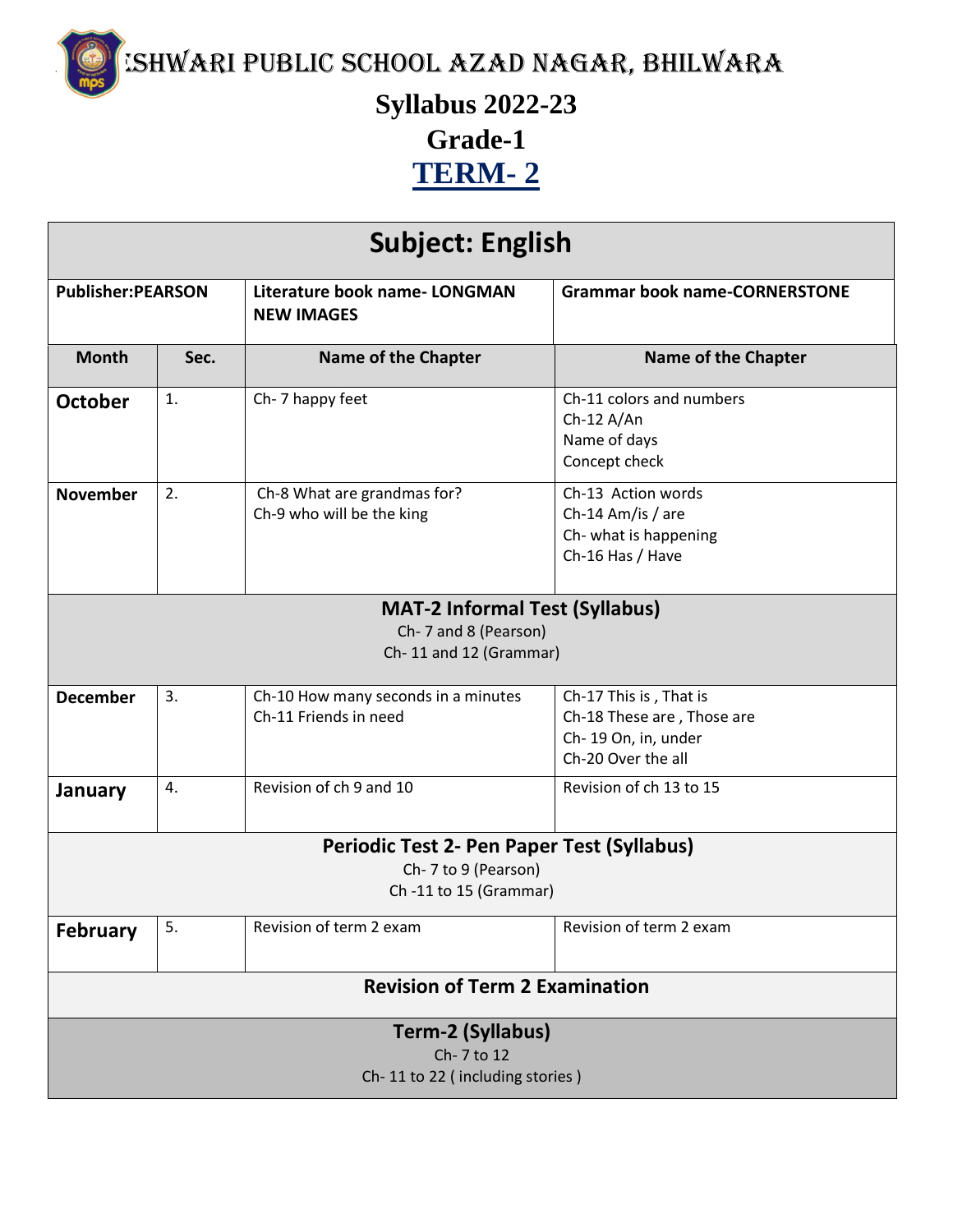| <b>Subject: Hindi</b>                                                |                |                             |                              |
|----------------------------------------------------------------------|----------------|-----------------------------|------------------------------|
| Publisher: Amanda                                                    |                | Literature book name-दर्शनी | Grammar book name-सहज        |
|                                                                      |                |                             |                              |
| <b>Month</b>                                                         | Sec.           | <b>Name of the Chapter</b>  | <b>Name of the Chapter</b>   |
| <b>October</b>                                                       | $1$ .          | पाठ-11 गौरव की नौकरी        |                              |
|                                                                      |                | पाठ-12 जंगल की सैर          |                              |
| <b>Nove</b>                                                          | 2.             | पाठ -13 चाँदनीं             | पाठ 10 सभी नामो के लिए       |
| mber                                                                 | 3.             | पाठ -14 शनैः शनैः           | पाठ 11 तरह तरह के नाम        |
|                                                                      | 4.             | पाठ -15कबड़ी                |                              |
|                                                                      |                |                             |                              |
| MAT-2 Informal Test (Syllabus-(दर्शिनी-11, 12) पाठ 9 और 10 (Grammar) |                |                             |                              |
|                                                                      |                |                             |                              |
| <b>December</b>                                                      | 5.             | पाठ −16 प्रेम और अर्पिता    | पाठ 12 उलटे अर्थ वाले शब्द   |
|                                                                      | 6.             | पाठ-17 चिड़ियाघर            | पाठ 13 गिनती                 |
|                                                                      |                |                             |                              |
|                                                                      | $\overline{7}$ | पाठ -18फल और सब्जियाँ       | पाठ 14 वाक्य लेखन            |
| January                                                              | 8              | पाठ −19 गुब्बारे वाला       | पाठ 15<br>श्रवण<br>व<br>वाचन |
|                                                                      |                |                             | कौशल                         |
| Periodic Test 2 - Pen Paper Test (Syllabus)                          |                |                             |                              |
| (दर्शिनी- 13to15), पाठ 11 से 13 (Grammar)                            |                |                             |                              |
|                                                                      | 9.             | पाठ −20 हमारे सहायक         |                              |
| <b>February</b>                                                      |                |                             |                              |
| <b>Revision of Term 2 Examination (Syllabus)</b>                     |                |                             |                              |
| (दर्शिनी- 11to 20), सहज (9 to 15)                                    |                |                             |                              |
|                                                                      |                |                             |                              |

| <b>Subject:Maths</b>                                        |                               |                              |  |  |
|-------------------------------------------------------------|-------------------------------|------------------------------|--|--|
| Publisher: Rachnasagar                                      | Name of the book- Mathematics |                              |  |  |
| publishers                                                  | <b>Buzz</b>                   |                              |  |  |
| <b>Month</b>                                                | <b>Chapter No.</b>            | <b>Chapter to be covered</b> |  |  |
| <b>October</b>                                              | $Ch-9$                        | <b>Measurement</b>           |  |  |
| <b>November</b>                                             | $Ch-10$                       | <b>Shapes and patterns</b>   |  |  |
|                                                             | $Ch-11$                       | Time and calendar            |  |  |
| MAT-2 Informal Test (Syllabus- ch-7,8 and 9)                |                               |                              |  |  |
| <b>December</b>                                             | $Ch-12$                       | <b>Money</b>                 |  |  |
|                                                             | $Ch-13$                       | Data handling                |  |  |
| <b>Revision of PT -2 Exam</b>                               |                               |                              |  |  |
| Periodic Test 2- Pen Paper Test (Syllabus-ch- 7,8,9 and 10) |                               |                              |  |  |
| <b>Revision of term-2 Exam</b>                              |                               |                              |  |  |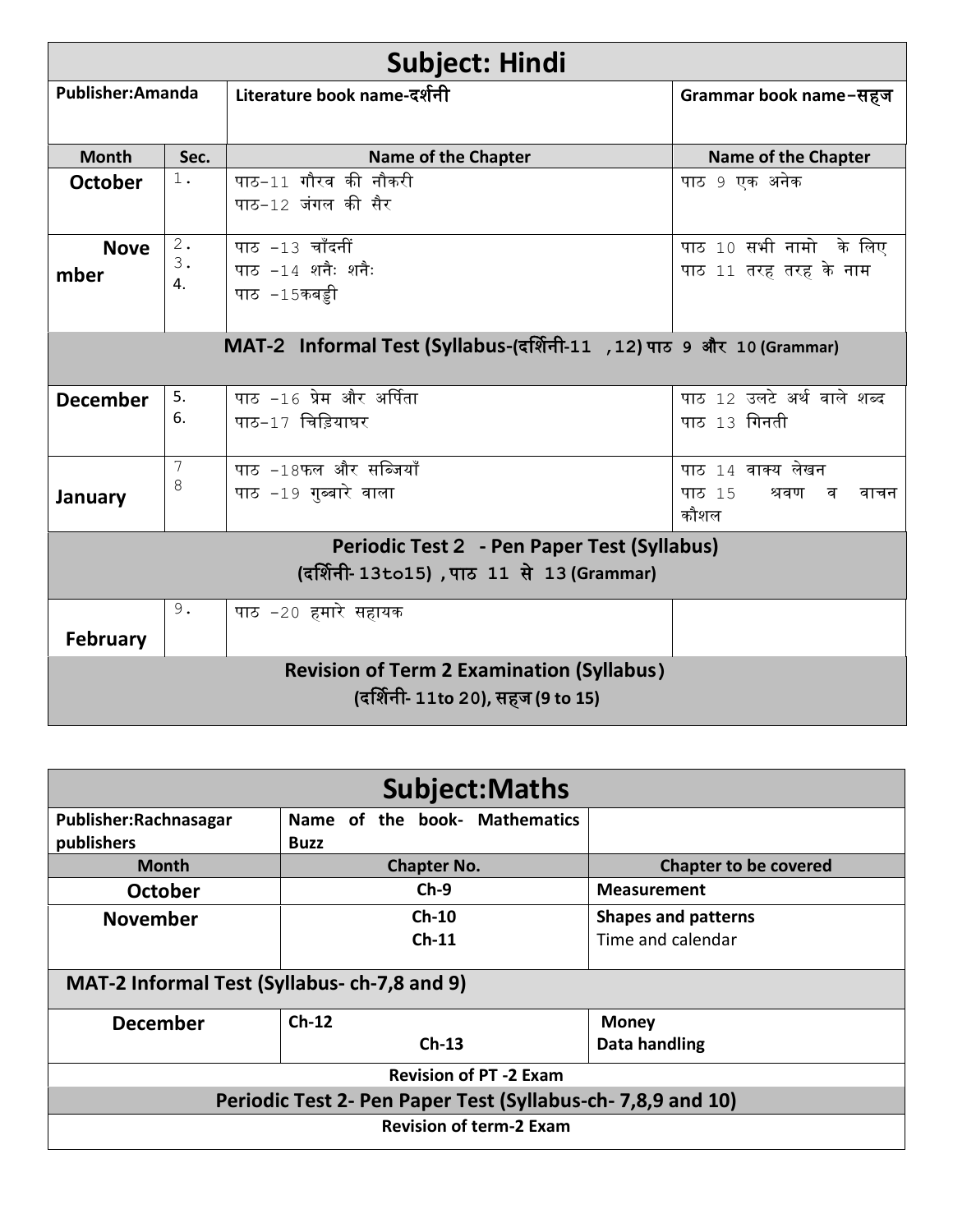| <b>Subject: EVS</b>                               |                 |                                     |  |
|---------------------------------------------------|-----------------|-------------------------------------|--|
| <b>Publisher:</b><br><b>Millennium</b>            |                 | Name of the Book: Learning E.V.S    |  |
| <b>Month</b>                                      | <b>Chapters</b> | <b>Chapters to be covered</b>       |  |
| <b>October</b>                                    | $Ch-9$          | Places Of Worship<br>And<br>Our     |  |
|                                                   | $Ch-10$         | <b>Festivals</b>                    |  |
|                                                   |                 | <b>People Who Help Us</b>           |  |
| <b>November</b>                                   | $Ch-11$         | <b>Our Nation</b>                   |  |
| MAT-2 Informal Test (Syllabus-ch-9 and 10)        |                 |                                     |  |
| <b>December</b>                                   | $Ch-12$         | <b>Plants And Animals Around Us</b> |  |
|                                                   | $Ch-13$         | <b>Air And Water</b>                |  |
|                                                   | $Ch-14$         | Seasons In India                    |  |
| <b>Periodic Test 2- Pen Paper Test (Syllabus)</b> |                 |                                     |  |
| Ch-9 to Ch-13                                     |                 |                                     |  |
| January                                           | $Ch-15$         | The Earth And The Sky               |  |
| January                                           | $Ch-16$         | <b>How Do We Travel?</b>            |  |
| <b>February</b>                                   | $Ch-17$         | <b>Games We Play</b>                |  |
| <b>Revision of Term-2 Examination (Syllabus)</b>  |                 |                                     |  |
| Ch-9 to Ch-17                                     |                 |                                     |  |
| Term-2 (Syllabus)Ch-9 to Ch-17                    |                 |                                     |  |

| <b>Subject: ICT</b>                   |                             |                                                |
|---------------------------------------|-----------------------------|------------------------------------------------|
| <b>Publisher: Orange</b>              | Name of the book- Touch pad |                                                |
| <b>Month</b>                          | <b>Chapter No.</b>          | <b>Chapter to be covered</b>                   |
| October                               | 5                           | Tux paint                                      |
| <b>November</b>                       | 6                           | Let us draw in paint                           |
| <b>December</b>                       | 7                           | <b>Reasoning and Critical Thinking</b>         |
| January                               | 8                           | <b>Introduction to Artificial Intelligence</b> |
| <b>Revision of Term-2 Examination</b> |                             |                                                |
| Term-2 (Syllabus-Chapter 5 to 8)      |                             |                                                |

| Subject: General Knowledge |         |                                           |
|----------------------------|---------|-------------------------------------------|
| <b>Publisher:Eupheus</b>   |         | Name of the book-Wow! World within Worlds |
| learning                   |         |                                           |
| <b>Month</b>               | Ch. No. | <b>Chapter to be covered</b>              |